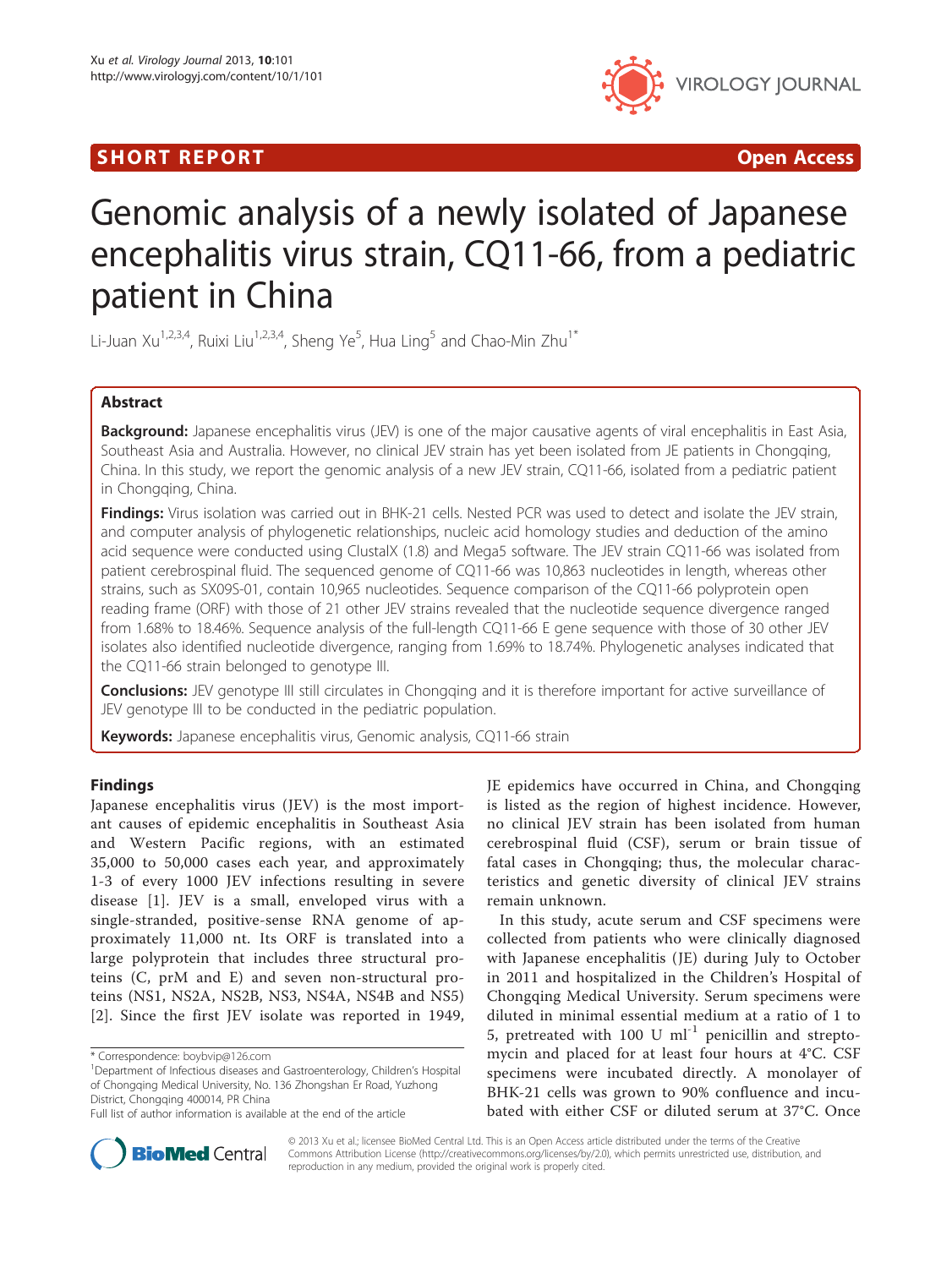cytopathic effects (CPE) were observed in a culture, viruses were harvested from the culture medium by centrifugation at 10,000 rpm for 10 min. Viral RNA was extracted from the supernatant (140 μL) of infected BHK-21 cells cultures using the  $QIAamp^{\otimes}$ Viral RNA kit (QIAGEN; USA). RNA was reversetranscribed using a random primer and amplified with a Go Tag $^{\circledR}$  Hot Start Polymerase kit (Promega; USA). The full-length genome was amplified by polymerase chain reaction (PCR) with TaKaRa LA Taq polymerase (TaKaRa; China) using seven pairs of primers (Table 1). The PCR reaction conditions were as follows: 3 min of cDNA denaturation at 94°C, followed by 30 cycles of 94°C denaturation for 30 sec, 55°C primer annealing for 30 sec, and 72°C primer extension for 1 min. Amplified products were examined by agarose gel electrophoresis (1%), purified with a Takara MiniBEST Agarose Gel DNA Extraction Kit Ver 3.0 (TaKaRa; China) and sent to TaKaRa for commercial sequencing. The full-length genome of the strains was compiled using the SeqMan program in the Lasergene software package (DNASTAR). The percentage similarities between aligned nucleotide or amino acid sequences were calculated using MEGA 5 software. Phylogenetic analysis was performed by the neighborjoining (NJ) method using MEGA5 software. For the previously published JEV strain sequences, the host background, year of isolation, geographic origin and GenBank accession number are listed in Table [2.](#page-2-0) Multiple sequence alignments and the NJ tree were generated by ClustalX (1.8). The genomic sequence of 21 strains and the E gene sequence of 30 strains were employed in the generation of the phylogenetic trees. The bootstrap probabilities of each node were calculated using 100 replicates.

|  |  |  |  |  |  | Table 1 Primers for nucleic acid amplification assays |  |
|--|--|--|--|--|--|-------------------------------------------------------|--|
|--|--|--|--|--|--|-------------------------------------------------------|--|

| Name                 | $5' - 3'$                     | Length |  |
|----------------------|-------------------------------|--------|--|
| Primer <sub>F1</sub> | AGTATCGTTGAGAAGAATCG          | 20     |  |
| Primer <sub>F2</sub> | <b>TATGCTTTCCTGGCGGCGGTAC</b> | 22     |  |
| Primer <sub>F3</sub> | GAAGGGGAGACAAGCAGATCAA        | 22     |  |
| Primer <sub>F4</sub> | CTGCAAGAGAGGAAAAAGACCA        | 22     |  |
| PrimerF5             | GGAGGGGCAGAGTAGGCAGAAA        | 22     |  |
| Primer <sub>F6</sub> | CCGTTGGCTCGTGGAGAAAGGA        | 22     |  |
| PrimerF7             | TCAGCGGAGATGACTGTGTCGT        | 22     |  |
| Primer <sub>R1</sub> | CCTTCATTTCCTCCTCTTTTGT        | 22     |  |
| PrimerR <sub>2</sub> | TGAACGGCTTTTCCTATGGAGT        | 22     |  |
| PrimerR3             | CAAACATCAATCCAACTGCCGA        | 22     |  |
| Primer <sub>R4</sub> | AGTCCATTGGGCATGTGTATGT        | 22     |  |
| PrimerR5             | <b>TCTGCATGAGCATCGGTTCTTC</b> | 22     |  |
| Primer <sub>R6</sub> | AAATGGTTAGAGCAGAAGGGAA        | 22     |  |
| Primer <sub>R7</sub> | <b>TCTTCCTCACCACCAGCTACAT</b> | 22     |  |

In total, only one cell culture incubated with a patient CSF sample, named CQ11-66, tested positive by PCR, and none of the cell cultures incubated with patient serum samples tested positive. The genome sequence of CQ11-66 was 10,863 nucleotides in length, with an open reading frame (ORF) (GenBank: KC183732) of 10,296 nt coding for a polyprotein. When comparing its ORF with that of 21 other JEV strains isolated from different geographic regions or periods, high levels of similarity were observed, with nucleotide divergence ranging from 1.68% to 18.46%, and amino acid divergence ranging from 0.32% to 4.89%. A comparison of the CQ11-66 polyprotein ORF with that of SA14-14-2, the attenuated JEV vaccine strain currently widely used in China, discovered a total of 201 nucleotide differences (1.96%) and 42 amino acid differences (1.23%).

The nucleotide and amino acid sequences of the CQ11-66 strain E region were compared with those of other isolates available in GenBank. This analysis revealed that nucleotide divergence ranged from 1.62% to 18.74%, while deduced amino acid divergence ranged from 1.01% to 5.13%. Among these amino acid mutations, the E408 (Arg to Lys) variation was unique to CQ11-661. A comparison of the CQ11-66 strain E gene with that of SA14-14-2 also indicated 36 nucleotide changes, resulting in 15 amino acid changes: E76 (Thr to Met), E107 (Phe to Leu), E138 (Lys to Glu), E176 (Val to Thr), E177 (Ala to Thr), E209 (Lys to Arg), E227 (Ser to Pro), E244 (Gly to Glu), E264 (His to Gln), E279 (Met to Lys), E306 (Glu to Gly), E315 (Val to Ala), E408 (Arg to Lys), E416 (Asp to Gly) and E439 (Asp to Gly). On the basis of the ORF gene sequences of 22 JEV isolates and the E gene sequences of 31 JEV isolates, phylogenetic trees were constructed (shown in Figures [1](#page-3-0) and [2](#page-4-0)). Both phylogenetic trees provided similar topology, and the analysis indicated that the CQ11-66 strain belonged to genotype III.

On the basis of 240 nucleotide of the C/prM gene, JEV strains were divided into five genotypes two decades ago [[3,4\]](#page-4-0). However, the functional significance of the prM genetic variations remains to be established, and genetic relationships based on short sequences (<300 nt) should be required to take into account the biological significance and may be considered with caution [\[5,6](#page-4-0)]. Subsequently, the full-length E gene of JEV and its deduced protein sequence have been used as reliable phylogenetic markers, given that the E protein plays an important role in the JEV life cycle [[7](#page-4-0)]. In China, many JEV strains belonging to genotype I and genotype III have been reported, and it was suggested by surveillance data that genotype I strains have been gradually replacing genotype III as the dominant strains in Asia. Due to limited sequence information regarding JEV isolates in Chongqing, the dominant genotype in one of the high-incidence regions in China remains unclear. In this study, phylogenetic analyses employing the ORF and E gene sequence of the CQ11-66 strain indicated it belonged to genotype III.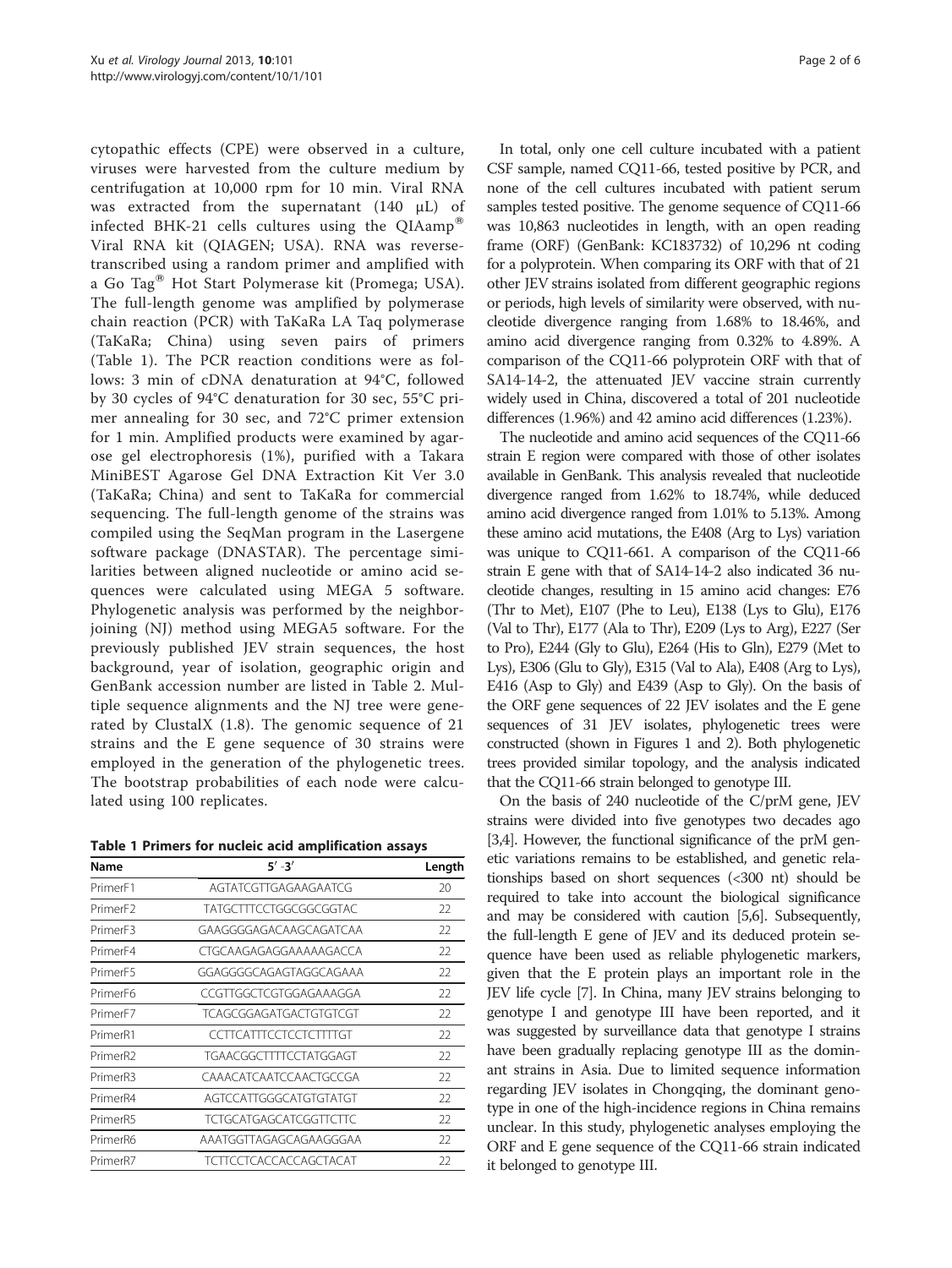| <b>Strain</b>  | Source        | Genotype                             | <b>Geographical location</b> | Year  | GenBank accession no./reference |            |
|----------------|---------------|--------------------------------------|------------------------------|-------|---------------------------------|------------|
|                |               |                                      |                              |       | <b>ORF</b>                      | E gene     |
| Beijing-1      | Human         | $\vert\vert\vert$                    | China                        | 1948  | L48961                          | L48961     |
| CH1392         | Mosquito      | $\vert\vert\vert$                    | Taiwan                       | 1990  | AF254452                        | U44960.1   |
| FU             | Human         | $\mathop{\parallel}$                 | Australia                    | 1995  | AF217620                        | L43565.1   |
| GP78           | Human         | $\vert\vert\vert$                    | India                        | 1978  | AF075723                        | AF075723   |
| SA14-14-2      | Vaccin strain | $\mathbb{H}$                         | China                        | 1954  | AF315119.1                      | AF315119.1 |
| JaGAr01        | Mosquito      | $\vert\vert\vert$                    | Japan                        | 1959  | AF069076                        | AF069076   |
| <b>WTP</b>     | Mosquito      | $\parallel$                          | Malaysia                     | 1970  | HQ223286                        | U70421     |
| K94P05         | Mosquito      |                                      | Korea                        | 1994  | AF04555                         | U34929     |
| <b>JKT5441</b> | Mosquito      | $\parallel$                          | Indonesia                    | 1981  | AF045551                        | U34929     |
| <b>JKT6468</b> | Mosquito      | ${\sf IV}$                           | Indonesia                    | 1981  | AY184212                        | U70407     |
| Ishikawa       | Mosquito      |                                      | Japan                        | 1998  | AB051292                        | AB051292   |
| Ling           | Human         | $\vert\vert\vert$                    | Taiwan                       | 1965  | L78128                          | L78128     |
| RP-9           | Mosquito      | $\vert\vert\vert$                    | Taiwan                       | 1985  | AF014161                        | AF014161   |
| 47             | Human         | $\vert\vert\vert$                    | China                        | 1950s | AY243827                        | AY243827   |
| <b>SA14</b>    | Mosquito      | $\vert\vert\vert$                    | China                        | 1960  | U14163                          | AY243850   |
| K87P39         | Mosquito      | $\left\vert \right\vert \right\vert$ | Korea                        | 1987  | AY585243                        | AY585243   |
| P20778         | Human         | $\vert\vert\vert$                    | India                        | 1958  | AF080251                        | Z34096     |
| CH21955A       | Mosquito      | $\vert\vert\vert$                    | Taiwan                       | 1994  | AF221500                        | AF221500   |
| ML11           | Vaccine       | $\vert\vert\vert$                    | Japan                        | 1981  | AY508812                        | U70412     |
| jaOArS982      | Mosquito      | $\vert\vert\vert$                    | Japan                        | 1982  | M18370                          | M18370     |
| Nakayama       | Human         | $\left\vert \right\vert \right\vert$ | Japan                        | 1935  | EF571853                        | AF112297   |
| <b>JKT7003</b> | Mosquito      | ${\mathsf l}{\mathsf V}$             | Indonesia                    | 1981  |                                 | U70408     |
| Sagiyama       | Mosquito      | $\vert\vert\vert$                    | Japan                        | 1957  |                                 | U70419     |
| Kamiyama       | Human         | $\vert\vert\vert$                    | Japan                        | 1966  |                                 | AB379813   |
| K82P01         | Mosquito      | $\vert\vert\vert$                    | Japan                        | 1982  |                                 | U34926     |
| 826309         | Human         | $\vert\vert\vert$                    | India                        | 1982  |                                 | Z34094     |
| ThCMAr6793     | Mosquito      | $\overline{\phantom{a}}$             | Thaliand                     | 1993  |                                 | D45363     |
| <b>JKT1724</b> | Mosquito      | $\vert\vert\vert$                    | Indonesia                    | 1979  |                                 | U70404     |
| $SH-53$        | Mosquito      |                                      | China                        | 2001  |                                 | AY555757   |
| PhAn1242       | Pig           | $\vert\vert\vert$                    | Philippines                  | 1984  |                                 | U70417     |

<span id="page-2-0"></span>Table 2 Bankground of Japanese encephalitis virus strains used in this study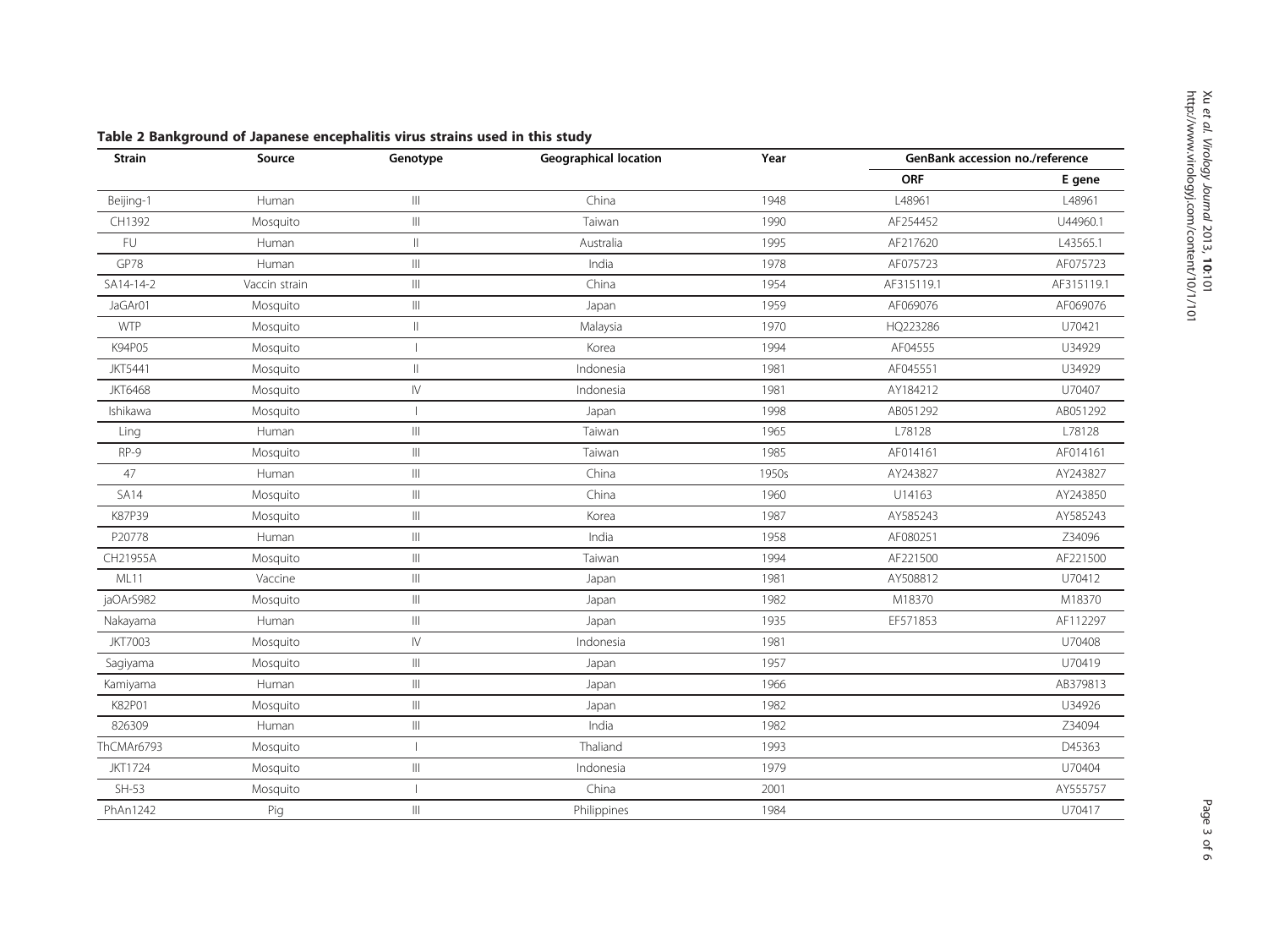<span id="page-3-0"></span>

The crystallographic structure of the E protein of the flavivirus tick-borne encephalitis virus revealed that the E protein consists of three domains. The difference in the E gene of JEV strains, particularly in domain III [\[8](#page-4-0)], may contribute to the diversity of neutralizing and antigenic properties [[9](#page-4-0)]. Previous research has also indicated that mutations in domain III modulated virus binding and entry into host cells [[10,11\]](#page-4-0). In this study, comparison of the E gene of CQ11-66 strain with the vaccine strain SA14-14-2 revealed 15 amino acid substitutions. Among these variations, the Glu to Lys alteration at position 138 is consistent with previous observations that the E138 mutation is associated with attenuation of the JEV strain and inhibits viral spread from cell to cell [\[12\]](#page-4-0). Other groups have also demonstrated that mutations of residues E49, E138, E306 and E389 of the E protein reduce the efficiency of viral binding to heparan sulphate residues on target cells [\[13\]](#page-5-0). In our results, a substitution (Met to Lys) was observed at the position E279, which may increase virulence in mice [\[14](#page-5-0)].

Genetic variation among JEV strains isolated from widely different time periods and geographical regions has been reported in many studies [\[13\]](#page-5-0). A previous study examining 46 JEV strains found that those from a much wider geographic region and at certain time period were similar, but that genetic variation was present among strains from diverse regions or from different time periods in the same region. These observations suggested JEV is continuously evolving [[15](#page-5-0)]. Meanwhile, Yun et al. [[16](#page-5-0)] reported that the E gene sequences of the 10 Korean JEV strains, despite differences in their geographic distributions and the maximum five-year time span, showed remarkable genetic stability. Such stability in the JEV genome was also observed in strains from China and Japan [[17,18](#page-5-0)]. In this study, phylogenetic analyses of the CQ11-66 ORF and the ORF of 21 other JEV strains isolated from several countries revealed the lowest nucleotide divergence and the lowest amino acid divergence with the JaGA01 strain. Meanwhile, phylogenetic analyses of its E gene and the E gene of 30 other JEV strains revealed the lowest nucleotide divergence and the lowest amino acid divergence with the JaGA01 strain.

In conclusion, we have isolated a JEV strain from a JE patient in Chongqing, China. Molecular analysis of the nucleotide and amino acid sequences indicated that CQ11-66 belonged to genotype III, and comparison of the ORF sequence and the E gene sequence with other strains from different regions at different periods revealed high homology.

#### Ethics statement

The study was performed after consultation with the patients or their guardians and after the receipt of written consent. The study-related information was used anonymously. The Institutional Review Board of the Children's hospital of Chongqing Medical University approved the research involving human materials.

#### Competing interests

The authors declare that they have no competing interests.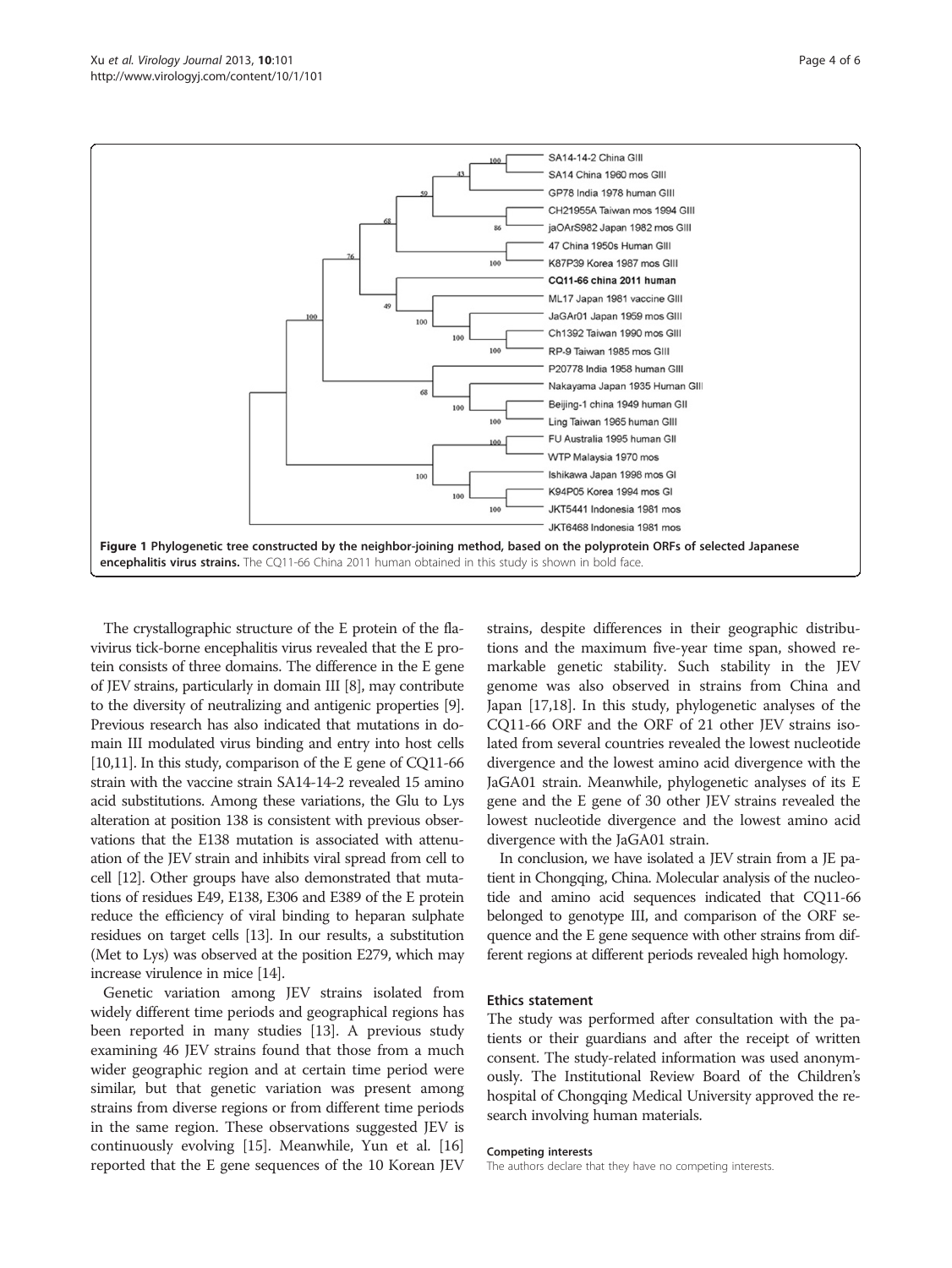<span id="page-4-0"></span>

Figure 2 Phylogenetic tree constructed by the neighbor-joining method, based on the envelope (E) protein gene of selected Japanese encephalitis virus strains. The CQ11-66 China 2011 human obtained in this study is shown in bold face.

#### Authors' contributions

LJX performed the experiments, prepared of the manuscript, collected the specimens and contributed to the data analysis. SY contributed to the preparation of the manuscript. CMZ and HL designed the study. All authors have read and approve the final manuscript.

#### Acknowledgements

We are grateful to Dr Yongjun Zhang from Fujian Center for Disease Control and Prevention for technical advice.

#### Author details

<sup>1</sup>Department of Infectious diseases and Gastroenterology, Children's Hospital of Chongqing Medical University, No. 136 Zhongshan Er Road, Yuzhong District, Chongqing 400014, PR China. <sup>2</sup>Ministry of Education Key Laboratory of Child Development and Disorders, No. 136 Zhongshan Er Road, Yuzhong District, Chongqing 400014, China. <sup>3</sup>Key Laboratory of Pediatrics in Chongqing,CSTC2009CA5002), No. 136 Zhongshan Er Road, Yuzhong District, Chongqing 400014, China. <sup>4</sup>Chongqing International Science and Technology Cooperation Center for Child Development and Disorders, No 136 Zhongshan Er Road, Yuzhong District, Chongqing 400014, China. <sup>5</sup>Chongqing Center for Disease Control and Prevention, Chongqing, China.

#### Received: 24 July 2012 Accepted: 22 March 2013 Published: 1 April 2013

#### References

Yun SI, Kim SY, Rice CM, Lee YM: Development and application of a reverse genetics system for Japanese encephalitis virus. J.Viro 2003, 77:6450–6465.

- 2. Lindenbach BD, Rice CM: Flaviviridae:the viruses and their eplication. In Fields Virology. 4th edition. Edited by Knipe DM Howley PM. Philadelphia: Lippincott Willams and Wilkins; 2001:991–1041.
- 3. Ali A, Igarashi A: Antigenic and genetic variation among Japanese encephalitis virus strains belong to genotype I. Microbio Immunol 1997, 41:241–252.
- 4. Huong VT, Ha D, Deubel V: Genetic study of Japanese encephalitis viruses from Vietnam. AmJTrop Med Hyg 1993, 49:538-544.
- 5. Ni H, Barret ADT: Nucleotide and deduced amino acid sequence of the structural protein genes of Japanese encephalitis viruses from different geographical location. J Gen Virol 1995, 76:401-407.
- 6. Westaway EG, Block J: Taxonomy and evolutionary relationships of flavivirus. pp. 147-173. Walling Ford: CAB International; 1997.
- 7. Monath TP, Heinz FX: Flaviviruses,p.961-1034. In Fields virology. 3rd edition. Edited by Fields BN, Knipe DM, Howley PM. Philadephia, Pa: Lip- pincott-Raven; 1996.
- 8. Rey FA, Heinz FX, Mandl C, Kunz C, Harrison SC: The envelope glycoprotein from tick-borne encephalitis virus at 2 A resolution. Nature 1995, 375:291–298.
- 9. Gritsun TS, Holmes EC, Gould EA: Analysis of flavivirus envelope proteins reveals variable domains that reflect their antigenicity and may determine their pathogenesis. VirusRes 1995, 35:307–321.
- 10. Hung JJ, Hsieh MT, Young MJ, Kao CL, King CC, Chang W: An external loop region of domain III of denguevirus type 2 envelope protein is involved in serotype-specific binding to mosquito but not mammalian cells. J Virol 2004, 78:378–388.
- 11. Liu H, Chiou S-S, Chen W-J: Differential binding efficiency between the envelope protein of Japanese encephalitis virus variants and heparin sulfate on the cell surface. J Med Virol 2004, 72:618-624.
- 12. Zhao Z, Date T, Li Y, Kato T, Miyamoto M, Yasui K, Wakita T: Characterization of the E-138(Glu/Lys) mutation in Japanese encephalitis virus By using a stable, full-length, infectious cDNA clone. J Gen Virol 2005, 86:2209–2220.